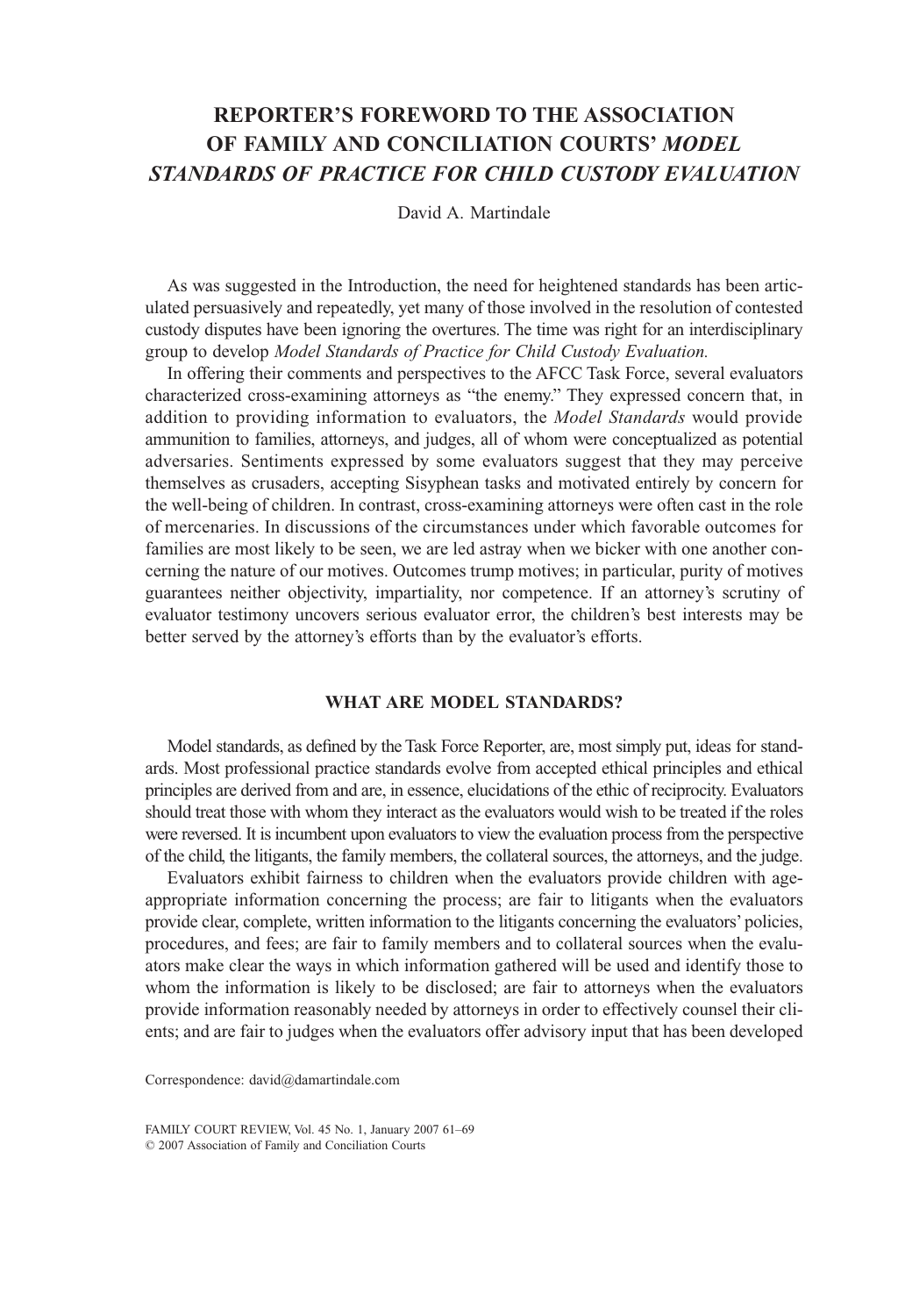in a sound manner. The Task Force focused its attention on the needs and rights of those to whom evaluators offer their services and those who are affected by the work done by evaluators. The goal was to outline procedures that are consistent with ethical and effective practice.

## **EXPERT TESTIMONY: ISSUES OF WEIGHT AND ADMISSIBILITY**

Evaluators most effectively serve families in conflict, the court system, and the image of the mental health professions when they are mindful of the defining features of helpful advisory input. The U.S. Supreme Court, in *Daubert v. Merrell Dow Pharmaceuticals, Inc.* (1993), described Federal Rule of Evidence (FRE) 702 as setting forth a "helpfulness standard" (pp. 591–592). FRE 702, as amended April 17, 2000, declares that expert testimony must be "based upon sufficient facts or data," must be "the product of reliable principles and methods," and must be offered by a witness who has "applied the principles and methods reliably to the facts of the case."

In an article addressing the cross-examination of experts, I observed that "[t]he defining attributes of an expert opinion relate not to the credentials held by the individual whose fingers type the words or from whose mouth the words flow; rather, the requisite characteristics relate to the procedures that were employed in formulating the opinion and the body of knowledge that forms the foundation upon which those procedures were developed" (Martindale, 2001, p. 503).

That admissible expertise is defined not by credentials but by methodology was established by the U.S. Supreme Court in *Kumho Tire Co., v. Carmichael* (1999). Evidence proffered by an expert had been rejected by an Alabama court. In upholding the ruling of the Alabama court, the Supreme Court called attention to the fact that "[t]he District Court did not doubt [the expert's] qualifications. . . . Rather, it excluded the testimony because, despite those qualifications, it initially doubted, and then found unreliable, 'the methodology employed by the expert . . . .' " (p. 153).

# **EVALUATOR RECORD KEEPING**

The section of the *Model Standards* in which record keeping is addressed (section 3) is quite detailed. From the perspective of the AFCC Task Force, the developers of the *Ethical Guidelines for Forensic Psychologists* (Committee on Ethical Guidelines for Forensic Psychologists, 1991) were setting the bar where it belongs when they observed that the standard to be applied to records such as those created by custody evaluators "*anticipates* that the detail and quality of such documentation will be subject to reasonable judicial scrutiny"; when they emphasized that "this standard is higher than the normative standard for general clinical practice"; and when they explained that when we have "foreknowledge that [our] professional services will be used in an adjudicative forum, [we] incur a special responsibility to provide the best documentation possible under the circumstances" (from section VI. B. of the *Specialty Guidelines*).

Forensic mental health professionals should formulate opinions only on the basis of information that is in their records and is available for inspection. Only in this way can evaluators be cross-examined concerning the manner in which the information was utilized in the formulation of the opinion(s) conveyed to the court. Failure to create and maintain legible and appropriately detailed records, concealment or destruction of records, and/or noncompliance with lawful requests for the production of records serve to circumvent due process.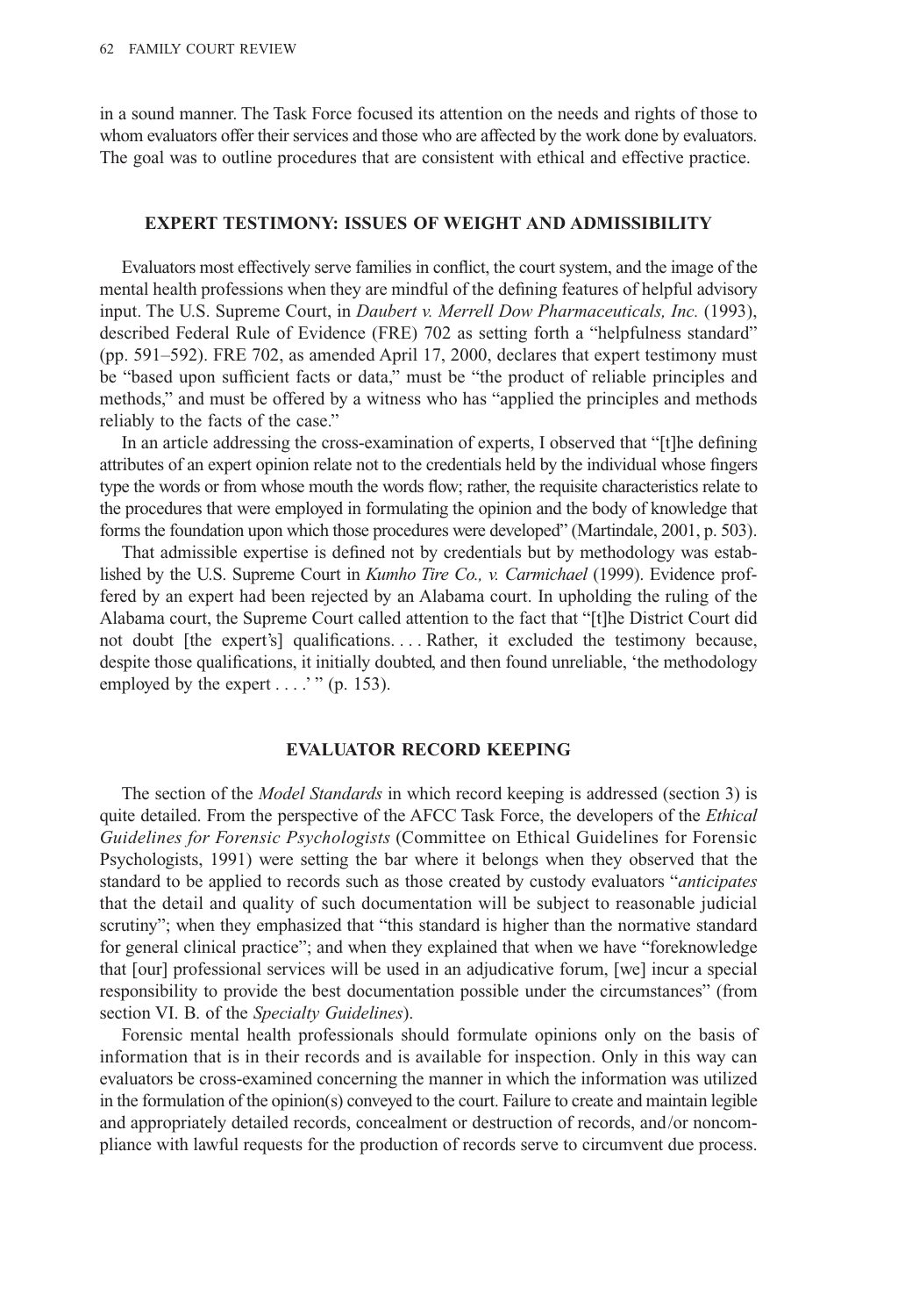The definition of spoliation, as it appears in *Black's Law Dictionary* (Nolan & Nolan-Haley, 1990) incorporates the notion that the act of spoliation "constitutes an obstruction of justice" (p. 1401). If obstruction of justice is accepted as a defining feature of spoliation, then it follows that evaluators have an affirmative obligation to preserve their records. It is indisputable that evaluators have foreknowledge that their records are likely to be needed if the cases in which they have been involved proceed to trial. For that reason, it is naïve not to recognize that the destruction by evaluators of their own records is a self-serving act. Such destruction makes effective cross-examination impossible.

When evaluators alter, conceal, or destroy portions of their files, efforts to thoroughly explore their methods and procedures are frustrated and the risk is increased that errors will go undetected. Evaluators—even those who have been appointed by the court—sometimes err. The work product of a court-appointed custody evaluator should be subjected to no less scrutiny than the work product of a retained expert.

The importance of the cross-examination process must be acknowledged and it must be recognized that the failure by an evaluator to retain items (or acceptable copies) presented to the evaluator for consideration jeopardizes the due process rights of the litigant who might wish to challenge the evaluator's findings or opinions. Cross-examining attorneys must be able to present evaluators with items from their files and inquire concerning the ways in which the identified items were utilized by the evaluators in formulating their opinions. It should not be inferred that evaluators must retain only those items that they have used in formulating their opinions. They should also retain items that were presented to them but not utilized by them. Cross-examining attorneys should be able to inquire concerning any/all evaluator decisions—including decisions *not* to utilize certain items in formulating their opinions.

## **ACKNOWLEDGING LIMITATIONS**

By describing known limitations to their data, evaluators provide judges with information that is essential to the judges' consideration of the weight to be assigned to each aspect of the evaluators' advisory input. From a purely tactical perspective, there is no reason for evaluators to believe that voluntarily articulating the limitations of their data renders them less effective as testifying experts (Pfau & Burgoon, 1988; Pfau, Kenski, Nitz, & Sorenson, 1990).

# **KNOWING THE LAW**

Though several posters expressed the view that evaluators should not be expected to "have knowledge of the legal and professional standards, laws, and rules applicable to the jurisdiction in which the evaluation is requested" (from model standard 2.1), it was the view of the Task Force that the forensic nature of the custody evaluator's task demands that the evaluator have this knowledge. When mental health treatment providers joined provider panels so that clients could more easily utilize health insurance to offset the cost of treatment, the providers had to learn a new set of rules. There were record-keeping standards, regulations concerning access to records, and policies affecting practitioner accountability. Those practitioners who wished to join provider panels accepted responsibility for learning the new rules. Mental health practitioners who wish to enter the forensic arena must also learn a new set of rules.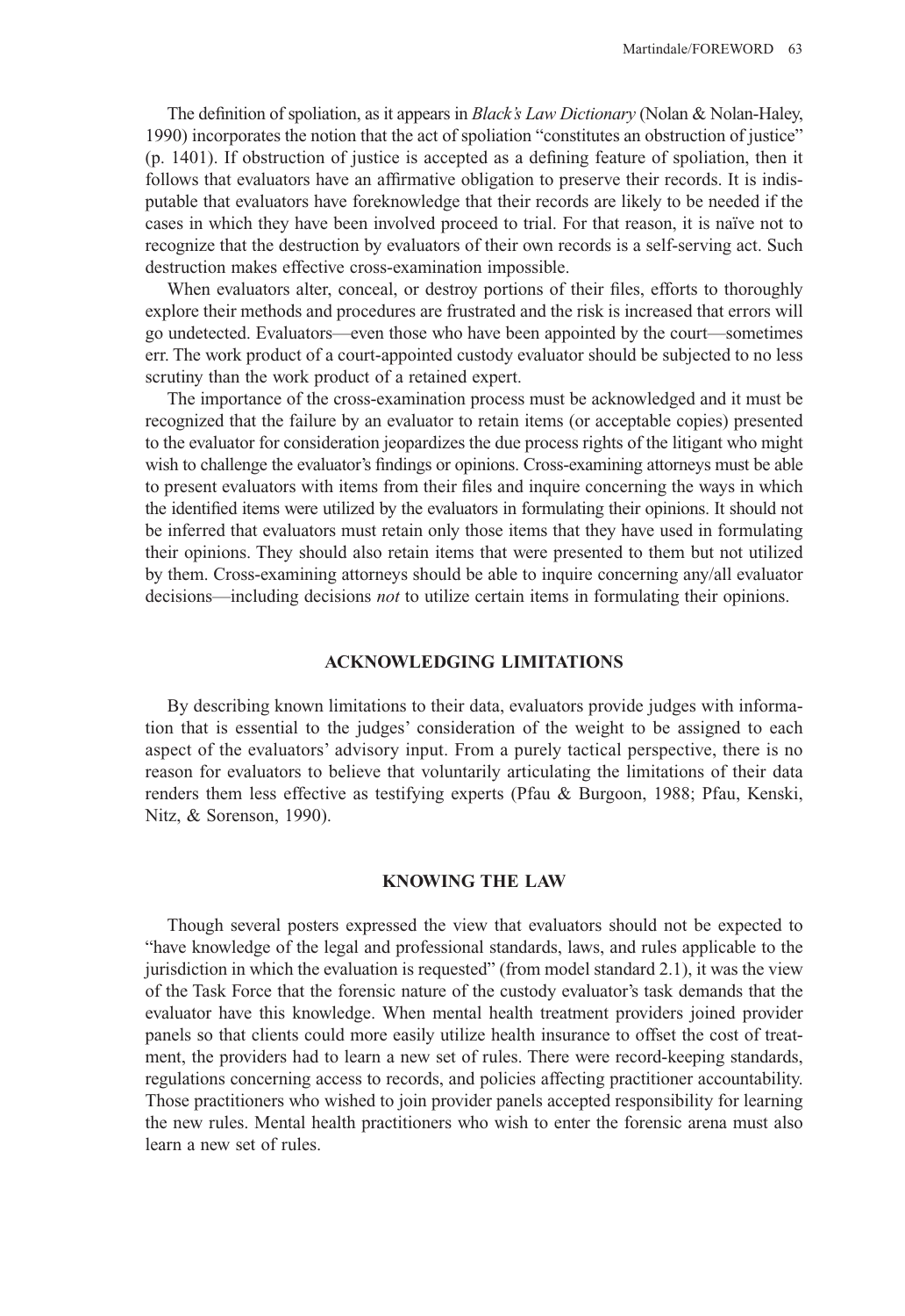# **DELINEATING ROLES**

From the perspective of the Task Force, objectivity is impaired when an evaluator currently has, has had, or anticipates having a relationship with those being evaluated. Relationships cannot be time delimited; specifically, prior relationships or the anticipation of future relationships can have the same deleterious effects upon evaluator objectivity as current relationships would have. It was the position of the Task Force that the harmful dynamics that characterize concurrent relationships also operate in sequential relationships.

# **PROVIDING INFORMATION IN WRITTEN FORM**

It is likely that anyone in the field of law or in one of the mental health fields who reflects upon the advantages and disadvantages of a written document and compares these with the advantages and disadvantages of orally given information would agree that information provided in written form is superior to information provided orally.

#### **TRANSPARENCY**

Evaluators' policies, procedures, and fees become a matter of record, thereby making them available for scrutiny, when they are outlined in a written document.

#### **CONSISTENCY**

Our human frailties include carelessness, forgetfulness, and distractibility. Any of these can cause deviations in the manner in which orally provided information is given from one person to the next. When explanations are distributed in written form, the clarity and detail with which the explanations are offered is consistent.

## **CLARITY**

The clarity of information provided in writing far exceeds the clarity of information provided orally. We reflect upon what we have written. We get feedback from colleagues concerning the clarity with which we have expressed ourselves. We ensure that documents prepared by us for use in custody work will be clear to those for whom they are intended.

#### **ACCESSIBILITY**

Unless it is misplaced or deliberately discarded, a written document presented to a litigant or to anyone else involved in the evaluative process remains available for review by the person to whom it has been given. It is often helpful to reread a document presented to you earlier. In stressful situations, important information imparted orally is often not accurately recalled.

#### **FAIRNESS**

Providing litigants, participants, and collateral sources with written information reasonably needed by them is likely to increase the probability that those involved will feel that they have been treated fairly and have been told what they needed to know.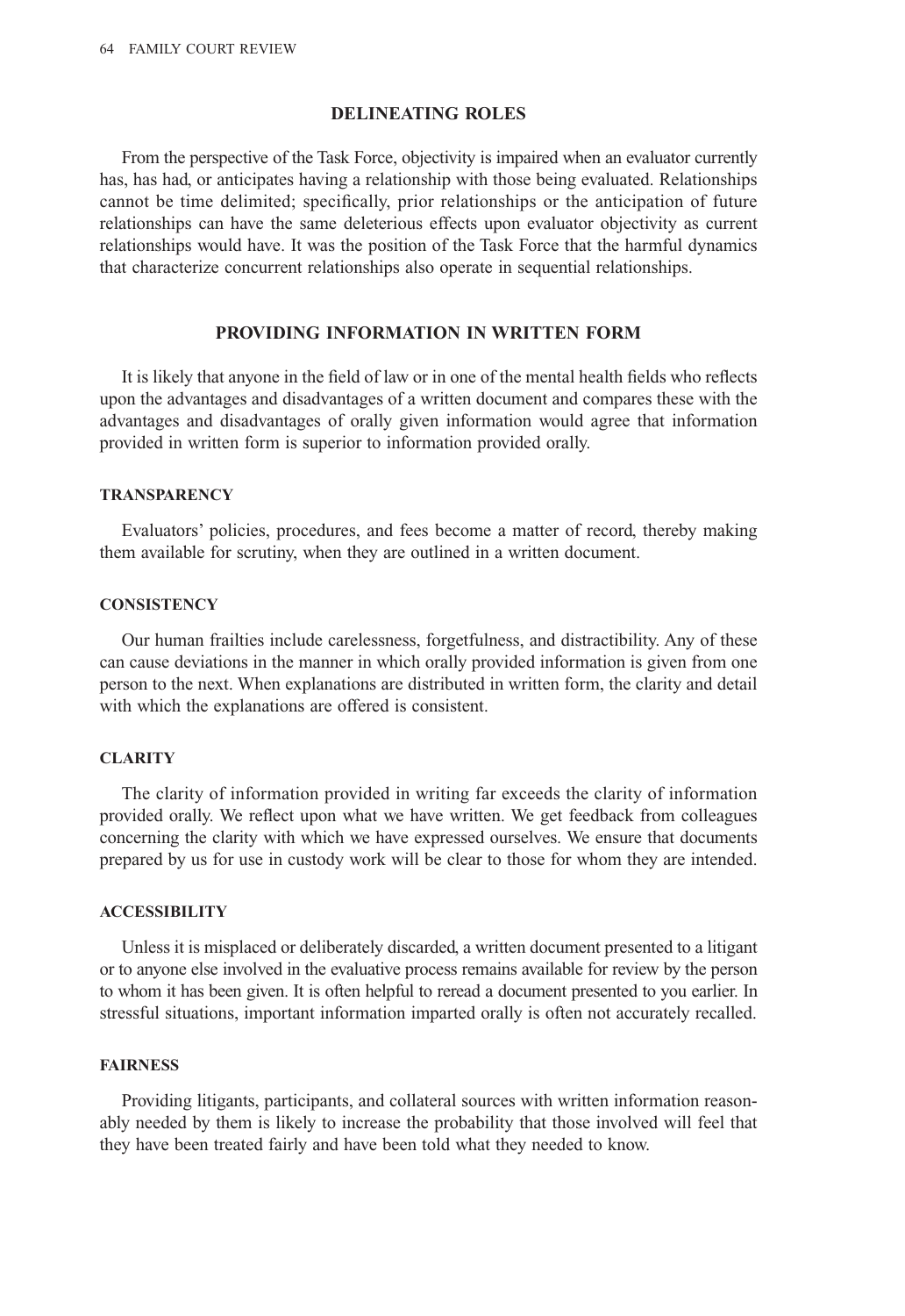#### **PRACTITIONER PROTECTION**

The same memory-distorting dynamics that often hinder the settlement of disputes between two parents embroiled in custody litigation can impede the resolution of complaints registered against evaluators by litigants. A written document, signed by those to whom it has been presented, often facilitates the adjudication of complaints. Notations appearing in evaluators' records are not likely to be as useful. Discussions of policies, procedures, and fees preserved on audiotape would also be helpful, yet many evaluators reject the suggestion that they tape record their contacts with litigants and others.

### **ACCOUNTABILITY**

In disputes between court-appointed evaluators and litigants, nonparty participants, or collateral sources concerning orally communicated ground rules, the evaluators, as agents of the court, hold an indisputably unfair advantage. When evaluators have deviated from their own stated policies and procedures, the ability of litigants to demonstrate that this has occurred is dependent upon their having in their possession written documents in which evaluators' policies and procedures have been outlined.

#### **SAYING "NO" TO JUDGES**

During the discussion that followed the posting of drafts, many evaluators informed the Task Force that judges frequently ask evaluators to do things that the *Model Standards* were telling evaluators not to do. The Task Force's awareness that judges sometimes make inappropriate requests did not alter our perspective on those requests. Responsible professional behavior sometimes requires that we take positions that place us in conflict with colleagues or with authority figures. It is hoped that information and perspectives appearing in the *Model Standards* will enable evaluators to more cogently explain why compliance with certain requests is ill-advised.

### **INTERIM RECOMMENDATIONS**

Offering interim recommendations creates a substantial risk that the dynamics of confirmatory bias will impair evaluator objectivity, increases the risk that the litigant whose position before the court has been weakened by the evaluator's interim recommendation will question the evaluator's receptivity to new information, and, as a result, makes it more difficult for the evaluator to fulfill the primary obligation of a court-appointed expert—providing assistance to the court if the dispute proceeds to trial. Evaluators should always be mindful of the fact that their ability to effectively assist in the resolution of disputes concerning custody and access is strongly dependent upon both actual and perceived impartiality.

Changes in custody and/or access resulting from temporary orders transform previously level playing fields into precarious slopes. Evaluators who have all the information needed in order to responsibly offer recommendations concerning custodial placement and/or access should conclude their evaluations and prepare their reports. Evaluators who have not yet obtained all the information needed in order to responsibly offer recommendations should not offer recommendations. Imparting information should not be confused with offering a recommendation. In response to a request from the court, an evaluator can responsibly share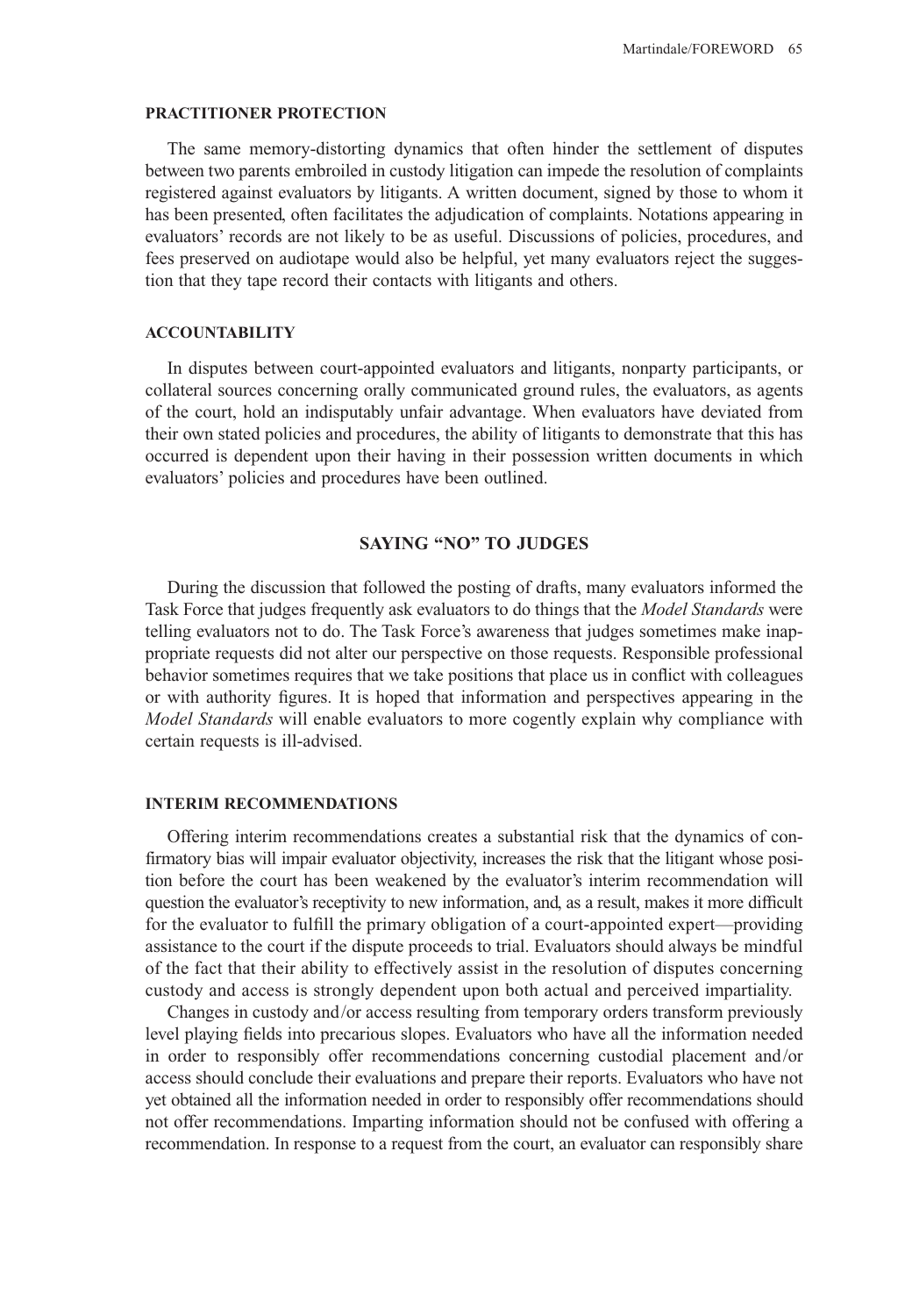whatever pertinent information has been gathered. By providing information but offering no recommendation, the evaluator assists the court by supplementing the information available to the court as it deliberates concerning whatever matter is under consideration.

## **"EXPERT SPECULATION" IS AN OXYMORON**

Some judges apparently believe that any input from a mental health professional is helpful, even if that input comes in the form of pure speculation. Standards requiring that evaluators operate within "the narrower boundaries of empirically-based practice are good for practitioners in that they preserve the integrity of the profession, thereby strengthening its credibility" (Grisso, 2005, p. 224). With empirically based practice evaluators earn credibility; with credibility, evaluators earn respect. One poster opined that "an educated guess from an expert is better than nothing." It was the view of the Task Force that, while carefully developed inferences may be useful when appropriate emphasis is placed upon the limits of such inferences, speculation is more harmful than helpful. Statements and opinions uttered by experts in the course of offering testimony are often assigned more weight than is warranted.

Experts are often reluctant to say "I don't know," but when it is the truth and when one has taken an oath to tell the truth, it is what must be said. The admonition to do no harm applies not only to the families with whom evaluators work but to the justice system as well. Evaluators do harm to the operation of the justice system when they deliberately or unintentionally lead courts to believe that they know more than they do, that their assessment devices are more reliable and precise than those instruments are known to be, that clinical intuition is a suitable substitute for opinions based upon empirical data, or that speculation offered by an expert is better than nothing.

# **THE ROLE OF FORMAL PSYCHOLOGICAL TESTING**

It was the goal of the Task Force to create a document that would remain useful for at least a decade and we were mindful of professional perspectives that have changed between 1996 and 2006. As this document was being developed, the Task Force was aware that questions concerning the usefulness of formal psychological testing are being raised with increasing frequency. In a concurring opinion in *People v. Wesley* (1994), New York's Chief Judge, Judith Kaye, observed that an absence of controversy may reflect nothing more than the fact that criticism does not emerge overnight. It is reasonable to anticipate that, in the years between 2006 and 2016, research will reveal flaws in currently accepted instruments or that improvements will be made in instruments currently deemed unacceptable. With this in mind, the Task Force elected to focus on basic principles of test use and test selection.

Evaluators and the courts seeking their advisory input are (or should be) interested in data that provide information concerning enduring characteristics that relate to parenting in general and, more specifically, to the parenting of the specific children who are the focus of the custody dispute. The performance of test takers on some of the more established instruments is strongly influenced by situational factors, leaving unresolved many pertinent questions concerning dispositional factors.

Our more established tests are self-report inventories (SRIs). Theodore Millon, certainly no critic of SRIs, observed that "there are distinct boundaries to the accuracy of the selfreport format; by no means is it a perfect data source. Inherent psychometric limits, the tendency of similar patients to interpret questions differently, the effect of current affective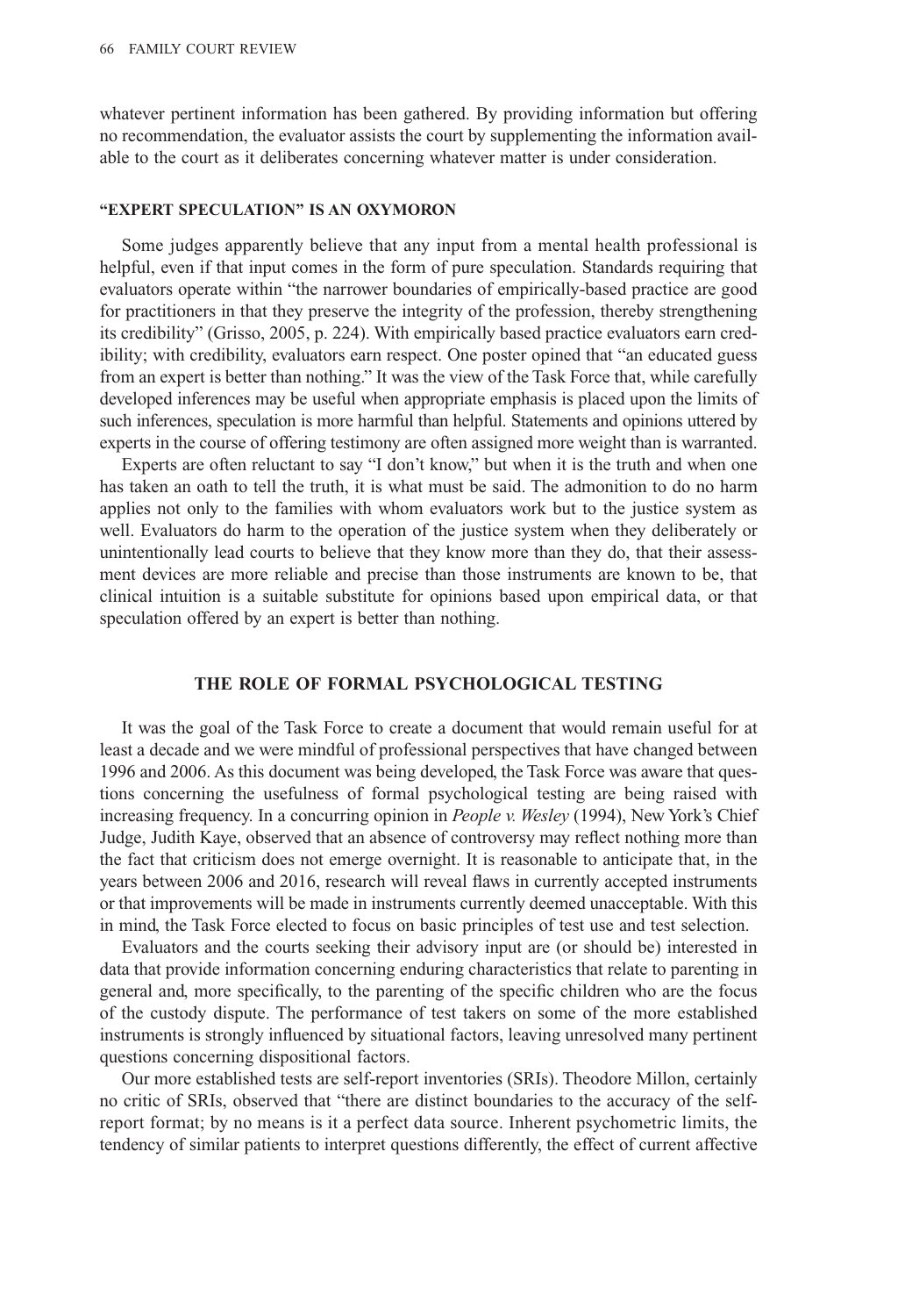states on trait measures, and the effort of patients to affect certain false appearances and impressions all lower the upper boundaries of this method's potential accuracy" (Millon, Davis, & Millon, 1997, p. 7).

Deciding whether or not to administer formal psychological assessment instruments must be left to evaluators. The applicable model standard (6.1) simply calls attention to the fact that, like any decision made by an evaluator, a decision *not* to test made by an evaluator who is licensed to administer and interpret psychological tests is a decision the basis for which may need to be articulated by the evaluator.

The search for pertinent information is impeded when we look in the wrong places. In 1971, in deciding a case unrelated to child custody matters (*Griggs v. Duke Power Co.*), the U.S. Supreme Court ruled that testing procedures must be demonstrably reasonable measures of (or predictors of) job performance. Discussions of the implications of the *Griggs* decision led, ultimately, to the development of the concept of *functional abilities* (Grisso, 2002).

Endeavors to assess the characteristics that bear directly upon parenting are more likely to meet with success if evaluators conceptualize parenting as a job and focus attention on those attributes, behaviors, attitudes, and skills that are reliably related to the demands of the job. Evaluations must, therefore, critically examine the role of testing in custody evaluations. In particular, evaluators must consider what type of information is being sought, how tests may (or may not) assist the evaluator in gathering pertinent information, and the ways in which tests of *every* type are deficient.

# **EVALUATOR OBLIGATIONS TO UNSPECIFIED OTHERS**

In contemplating courses of action, intent is important, but so, too, are reasonably foreseeable consequences. In the preface to the *Model Standards*, the Task Force has endeavored to disabuse evaluators and others of the notion that evaluators' only obligations are to the courts that appoint them, to the adults whom they evaluate, or to the children whose best interests are the focus of custody/access evaluations. The preface reminds evaluators that they have obligations to consumers of their services, to participants in their evaluations, and to affected others.

#### **OBTAINING THE INFORMED CONSENT OF COLLATERALS**

Evaluators are taking advantage of the cooperative nature of collateral sources when the evaluators fail to tell potential collateral sources what they need to know in order to make informed decisions concerning whether or not to assist. Evaluators cannot presume that those who are contacted for information will realize that information provided by them is ordinarily discoverable. Many collaterals are likely to assume that information shared with a mental health professional is confidential.

# **TAPPING THE KNOWLEDGE BASE**

Following much discussion, the Task Force concluded that evaluators should be "strongly encouraged to utilize and make reference to pertinent peer-reviewed published research in the preparation of their reports" (from model standard 4.6 (b)). In its analysis of the meaning of "scientific knowledge" the U.S. Supreme Court, in *Daubert*, citing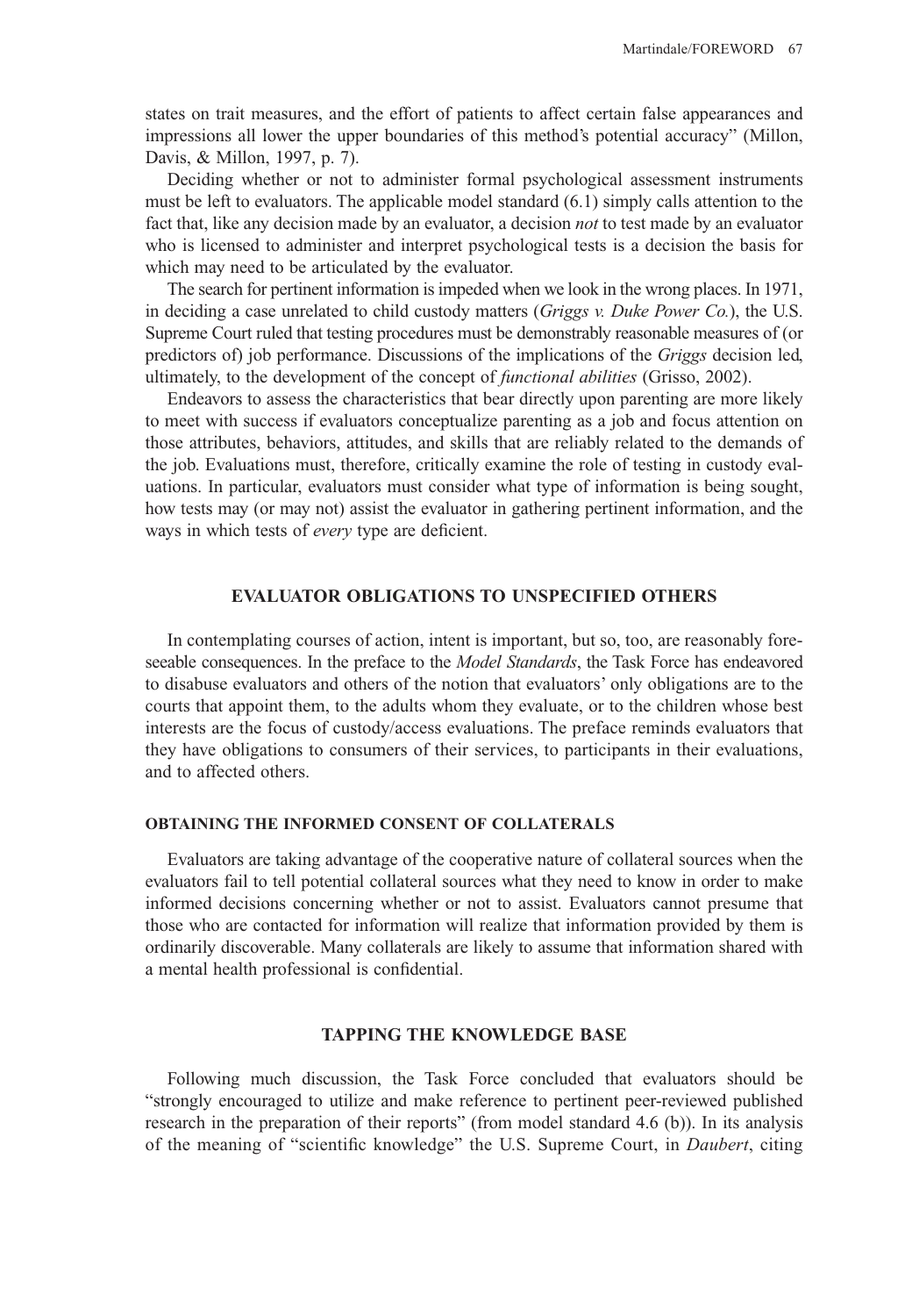Webster's, stated that *knowledge* refers to a "body of known facts or to any body of ideas inferred from such facts. . . ." (*Daubert*, p. 590). Tippins and Wittmann (2005) have called attention to the fact that no matter how well qualified an expert may be, credentials are of little consequence if the information needed by the court is not contained within the knowledge base of the field in which the expert's credentials have been earned. It is the view of the Task Force that custody evaluators most effectively demonstrate that their opinions rest upon a "body of known facts or . . . any body of ideas inferred from such facts" when references to relevant peer-reviewed publications are included in advisory reports.

"With only rare exceptions, the information imparted by custody experts in their reports and in their testimony is not information that they themselves have uncovered in their own research. Experts are, in reality, perpetual students. Good experts devour the professional literature, critically examine published research, and draw upon the knowledge base of an entire profession each time they conduct an evaluation. The task of the skilled evaluator is to decide what research is applicable to the specific family that is the focus of the court's attention, to apply the research, and to explain how the cited research sheds light on the particular issues in dispute" (Martindale & Gould, in press).

# **APPLYING THE** *MODEL STANDARDS*

When the American Psychological Association released its *Guidelines for Child Custody Evaluations in Divorce Proceedings* (APA, 1994), some psychologists objected to that portion of the document in which the APA declared that "[t]he psychologist avoids multiple relationships." They felt that this restriction might "unduly restrict the ability of experienced psychologists to make appropriate clinical decisions" (Saunders, Gindes, Bray, Shellenberger, & Nurse, 1996, p. 34). When the *Ethical Guidelines for Forensic Psychologists* (Committee on Ethical Guidelines for Forensic Psychologists, 1991) were undergoing revision, a listserv was created for the purpose of obtaining input from interested professionals and sentiments such as that conveyed by Saunders et al. were again expressed.

Not all mental health professionals who prepare reports, affidavits, or declarations or who appear in court to offer recommendations in custody and access disputes are evaluators. Most of those who are not evaluators make that fact known. Of these, some might assert that, because they have not conducted evaluations and have not held themselves out to the court as evaluators, the *Model Standards* do not and should not be used as a basis upon which to reject the utility or appropriateness of their proffered testimony or to examine their professional behaviors. It was an awareness of the "judge-me-by-what-I-call-myselfnot-by-what-I-do" position that led the Task Force to insert a reminder that the applicability of the *Model Standards* is to be determined by the nature of the services performed and not by a practitioner's declared professional affiliation, stated areas of expertise, or customary area(s) of practice. Whatever one's feelings may be concerning where the bar has been placed by the *Model Standards*, it would make no sense to lower the bar for individuals who, with foreknowledge that custody and/or access issues are being adjudicated, offer opinions on the issues in dispute while reminding the court that they are not to be viewed as evaluators.

Borrowing from the APA Ethics Code (APA, 2002), mental health professionals should "base the opinions contained in their recommendations, reports, and diagnostic or evaluative statements, including forensic testimony, on information and techniques sufficient to substantiate their findings" and should "provide opinions of the psychological characteristics of individuals only after they have conducted an examination of the individuals adequate to